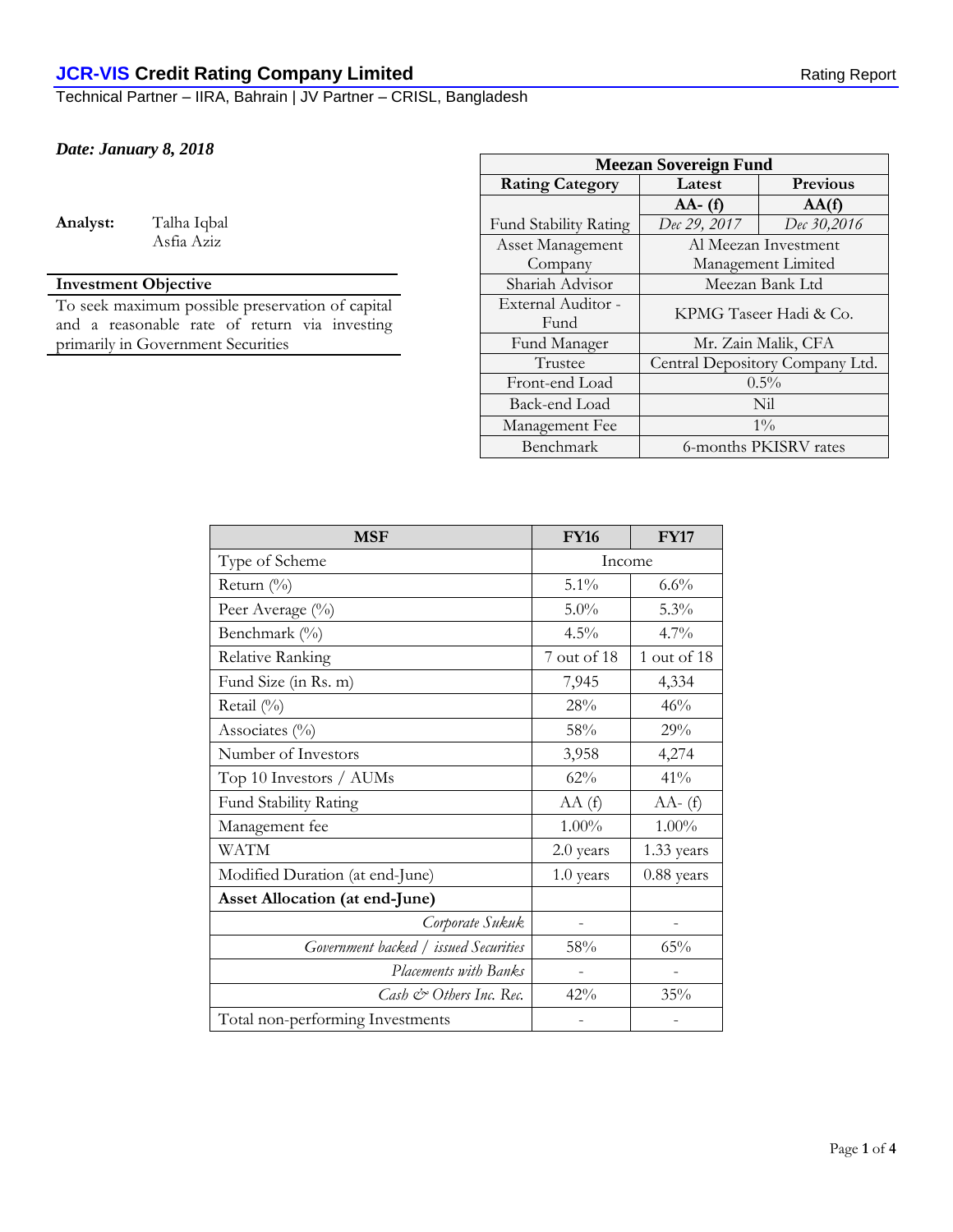### **JCR-VIS Credit Rating Company Limited**

### Technical Partner – IIRA, Bahrain | JV Partner – CRISL, Bangladesh



Meezan Sovereign Fund (MSF) is an open ended Shariah compliant sovereign fund. Given the structural design, the fund's return is directly related to return of government backed Shariah compliant debt instruments.

| Description                                                                                                                 | Min.<br>Rating | Min-Max<br>Limits |                          |
|-----------------------------------------------------------------------------------------------------------------------------|----------------|-------------------|--------------------------|
| Shariah compliant fixed<br>income Government securities<br>(including sukuks)                                               | N/A            |                   | $70\% - 100\%$           |
| Cash in bank accounts of<br>Islamic banks & Islamic<br>windows of conventional                                              | $A+$           | 25%               | 10%                      |
| banks. Government securities<br>with $\leq 90$ days maturity                                                                | A A            |                   | 30%                      |
| Shariah compliant spread<br>transactions in government<br>securities                                                        | N/A            |                   | $0\% - 40\%$             |
| Bank deposits in licensed<br>Islamic banks & Islamic<br>windows of conventional<br>banks                                    | A A            |                   | $0\% - 15\%$             |
| Any other Shariah compliant<br>government security                                                                          | N/A            |                   | $0\% - 15\%$             |
| Subject to SECP and other<br>regulatory approval,<br>investment in Shariah<br>compliant debt and money<br>market securities | N/A            |                   | $0\% - 30\%$<br>$($15m)$ |

**Table 1: Offering document (extract)**

The Investment Committee (IC) comprises Chief Executive Officer (CEO), Chief Investment Officer (CIO), Head of Research, Head of Risk Management and fund managers. Decision making is done on consensus basis.

During FY17, net assets declined by 45% to Rs. 4.3b (FY16: Rs. 7.9b) owing to the redemptions by associates.

### **Credit Quality**

#### **Table 2: Asset Allocation**

| <b>Asset Allocation</b>                  | $\mathrm{Jun'16}$ | $\mathrm{Iun'17}$ | Average |
|------------------------------------------|-------------------|-------------------|---------|
| Govt. Guaranteed Securities              | 58%               | 65%               | 80%     |
| Cash and Others including<br>receivables | $42\%$            | 35%               | 20%     |

The offering document requires MSF to maintain a minimum 70% of net assets in government backed/issued securities. Barring end-Jun'2017 and Sep'2017, the fund has remained compliant with the aforementioned stipulation. As at end FY17, investment in GoP fixed income securities was reported at 65% (FY16: 58%) of net assets.

**Table 3: Credit Quality Summary- FY17**

| <b>Credit Quality</b> | Average | Maximum | Minimum |
|-----------------------|---------|---------|---------|
| AAA                   | 84%     | 94%     | 76%     |
| $AA+$                 | $2\%$   | $6\%$   | $0\%$   |
| AA                    | $4\%$   | 10%     | $1\%$   |
| $AA-$                 | $6\%$   | 10%     | $0\%$   |
| A+                    | $1\%$   | 10%     | $0\%$   |

As per JCR-VIS's credit risk criteria, for an FSR rating of AA, the fund can deploy a maximum 15% in AA- rated investments. Investment in exposures rated two notches below the fund's rating is not allowed. However, the fund non-complied with the credit risk criteria in May'2017, June'2017, Jul'2017, and Aug'2017 by investing in A+ rated bank deposits.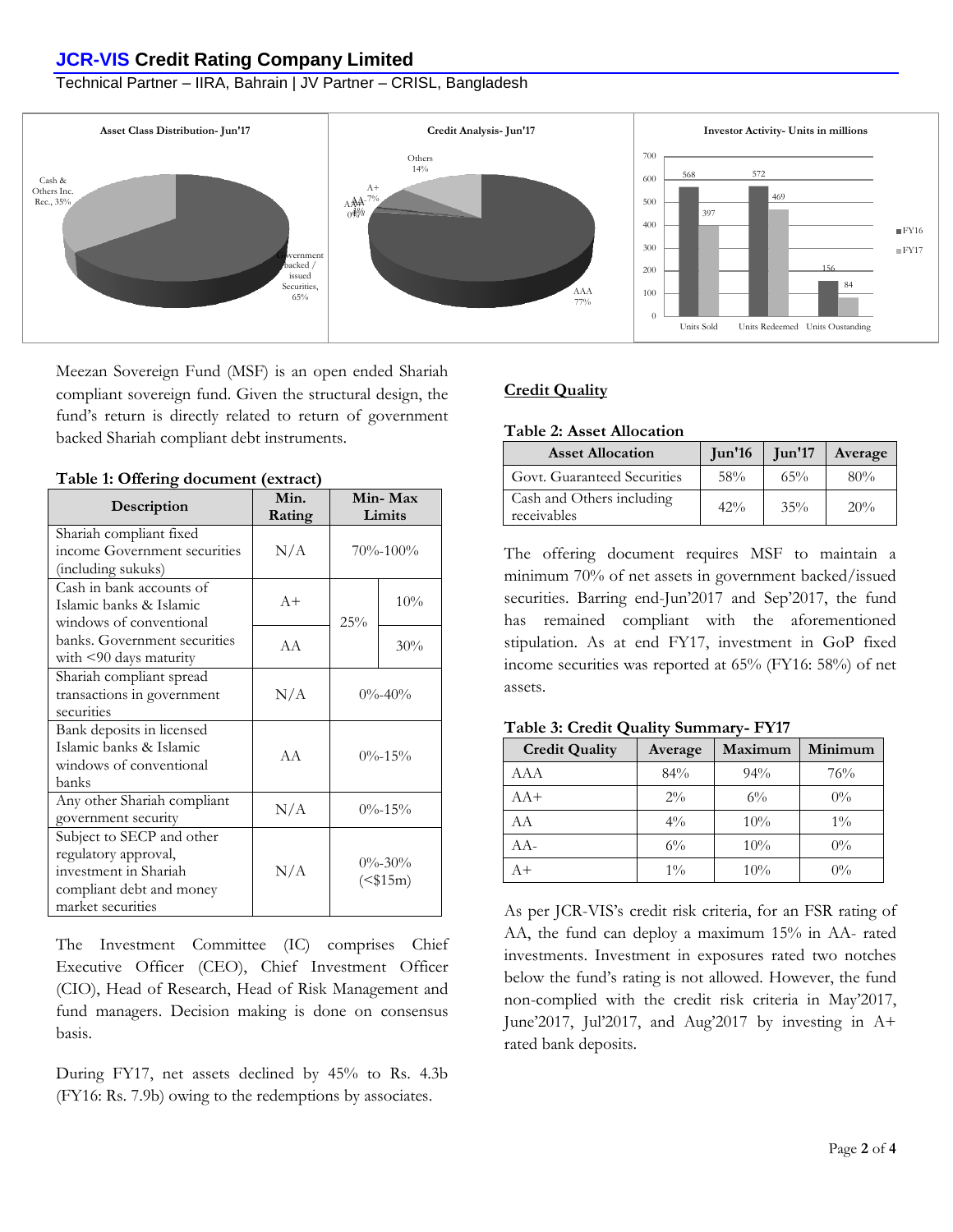## **JCR-VIS Credit Rating Company Limited**

### Technical Partner – IIRA, Bahrain | JV Partner – CRISL, Bangladesh

#### **Market Risk**

As at end June 2017, Weighted Average Time to Maturity (WATM) was reported 1.33 years (FY16: 2 years). Duration of the fund has consistently exceeded the 90 day criteria for a AA rated fund.

#### **Liquidity Profile**

AUM profile of the fund has improved in terms of investor concentration with top 10 investors accounting for 41% (FY16: 62%) of total net assets at year end FY17. Furthermore, retail proportion in total AUMs increased to 46% (FY16: 28%) as evidenced by the enhanced number of retail investors (FY17: 4,112; FY16: 3,803).

### **Fund Performance**

|  |  | Table 4: Fund performance |
|--|--|---------------------------|
|--|--|---------------------------|

|                         | <b>FY16</b> | <b>FY17</b> |
|-------------------------|-------------|-------------|
| Return $(\%)$           | $5.1\%$     | $6.6\%$     |
| Benchmark $(\% )$       | $4.5\%$     | $4.7\%$     |
| Peer Average            | $5.0\%$     | $5.3\%$     |
| <b>Relative Ranking</b> | 7/18        | 1/18        |

Return reported by the fund is above the benchmark on account of capital gain on GoP Ijarah Sukuk. Performance ranking of the fund vis-à-vis peers has also improved with the fund ranked 1 out of a total of 18 funds **JCR-VIS**